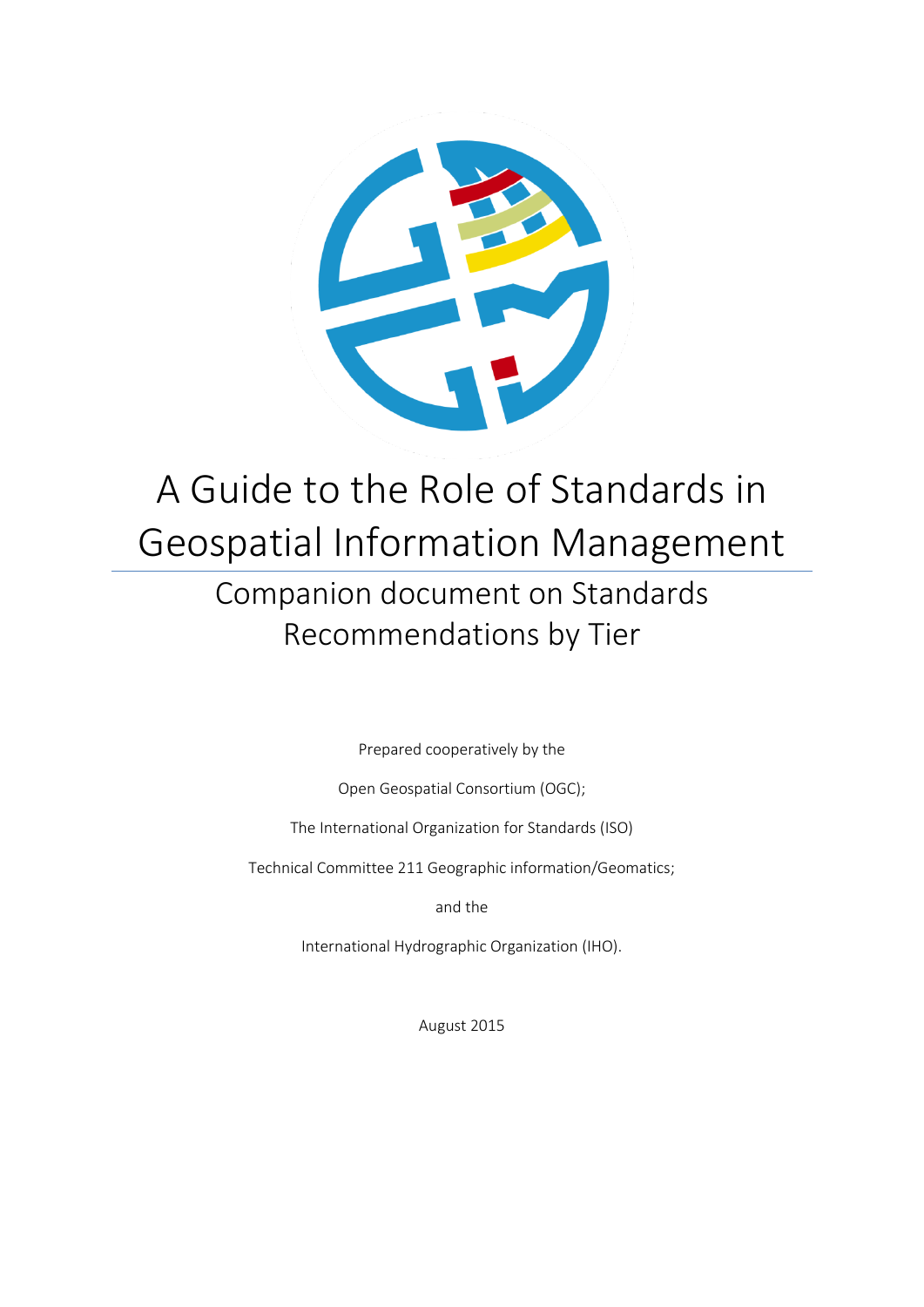**Excerpt from the decisions of the Fifth Session of the United Nations Committee of Experts on Global Geospatial Information Management (UN-GGIM). Held from 3-7 August 2015 at the United Nations Headquarters in New York.**

#### **5/108**

#### **Implementation and adoption of standards for the global geospatial information community**

The Committee of Experts:

(a) Welcomed the report by the Open Geospatial Consortium (OGC), Technical Committee 211 of the International Organization for Standardization (ISO/TC 211) and the International Hydrographic Organization (IHO), and thanked them and their many experts for their collaborative efforts in producing and finalising the Standards Guide and Companion Document.

(b) **Adopted the final published "Guide to the Role of Standards in Geospatial Information Management" and the "Technical Compendium" as the international geospatial standards best practice for spatial data infrastructure, and encouraged all Member States to adopt and implement the recommended standards appropriate to their countries' level of spatial data infrastructure (SDI) maturity**.

(c) Encouraged Member States to continue to work in cooperation with the international standards bodies, including participation, as appropriate, in the work programmes of the OGC, ISO/TC211 and the IHO, and requested the standards organisations to consider mechanisms to facilitate wider training programmes and to ensure the access to standards on reasonable terms, especially for developing countries;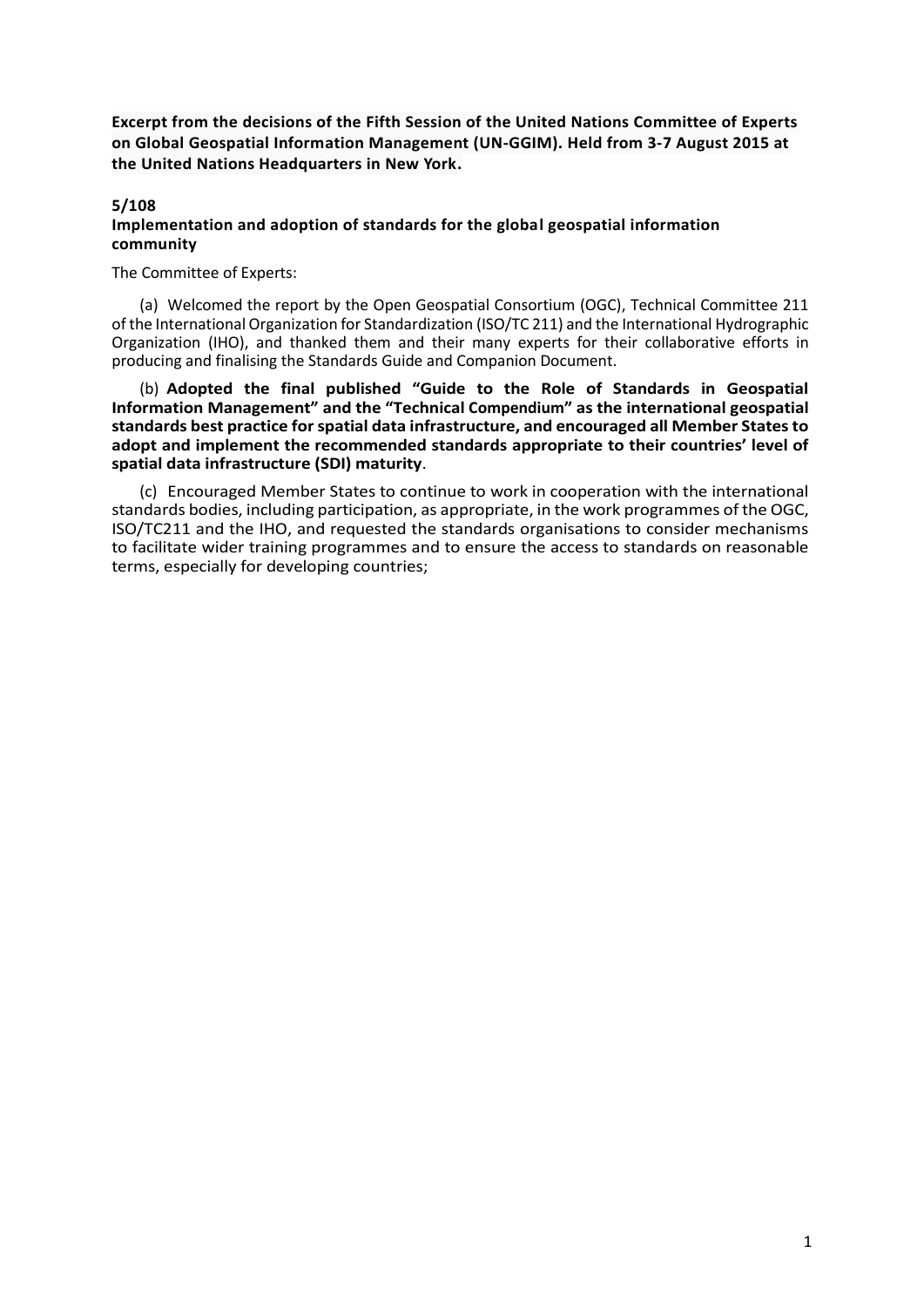# **Contents**

| 1. |      |                                                                                              |  |
|----|------|----------------------------------------------------------------------------------------------|--|
| 2. |      |                                                                                              |  |
|    | 2.1. |                                                                                              |  |
|    | 2.2. |                                                                                              |  |
|    | 2.3. |                                                                                              |  |
|    | 2.4. |                                                                                              |  |
| 3. |      | Tier 2 - Partnerships - Share, Integrate and Use Geospatial Data from different Providers  7 |  |
|    | 3.1. |                                                                                              |  |
|    | 3.2. |                                                                                              |  |
|    | 3.3. |                                                                                              |  |
| 4. |      |                                                                                              |  |
|    | 4.1. |                                                                                              |  |
|    | 4.2. |                                                                                              |  |
|    | 4.3. |                                                                                              |  |
|    | 4.4. |                                                                                              |  |
| 5. |      | Tier 4 - Towards a Spatially Enabled Web of Data - Emerging Standards, Best Practices and    |  |
|    |      |                                                                                              |  |
| 6. |      |                                                                                              |  |
|    | 6.1. |                                                                                              |  |
|    | 6.2. |                                                                                              |  |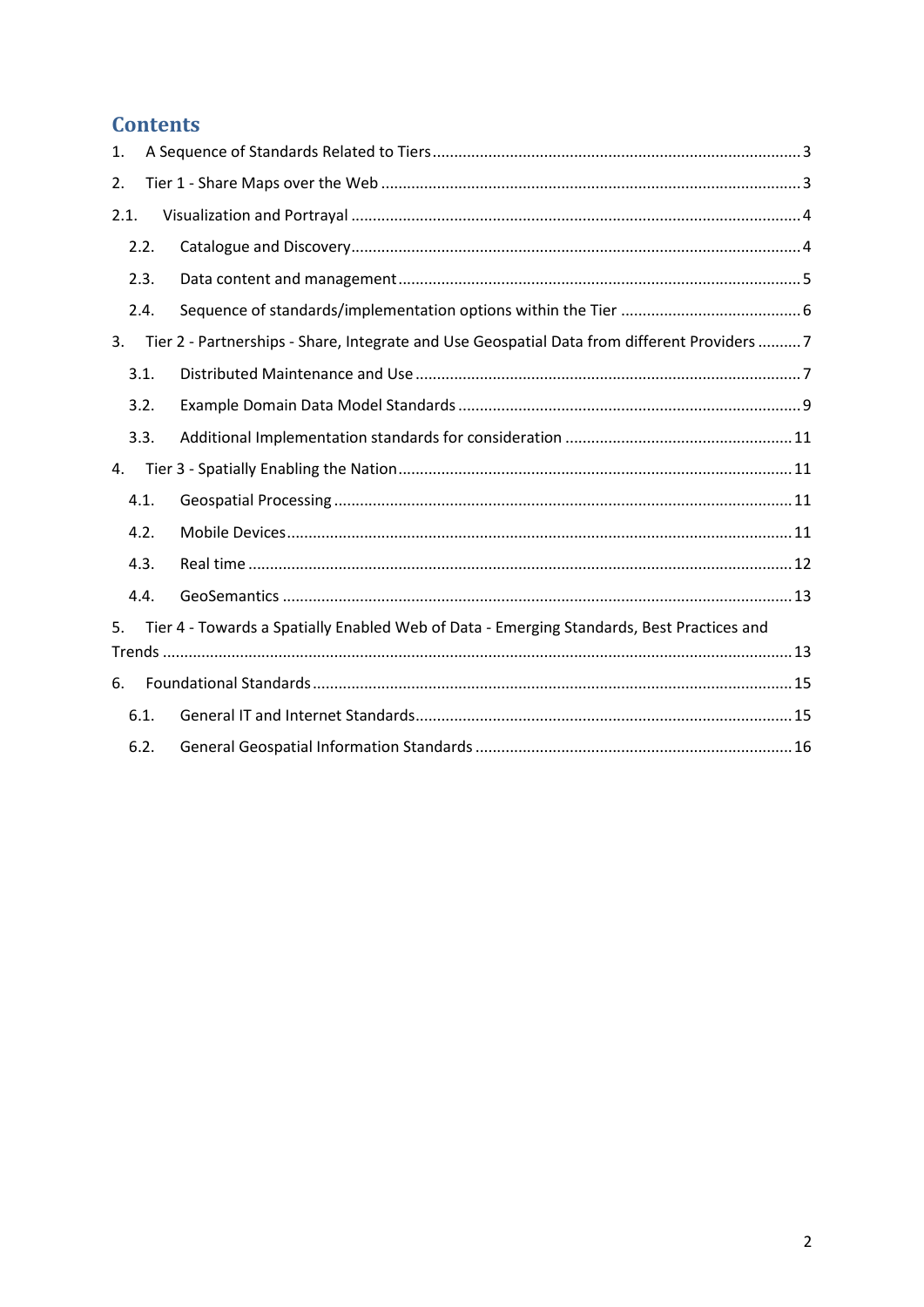# <span id="page-3-0"></span>**1. A Sequence of Standards Related to Tiers**

This Companion Document describes which standards may be appropriate to use in each of the Tiers as identified in "A Guide to the Role of Standards in Geospatial Information Management". This Companion Document provides guidance on geospatial standards that could be used at each Tier in the maturity model. The list of standards provided is not intended to mean that every standard is mandatory at each Tier. Instead, these are meant as recommendations. For example, a number of standards are listed for Tier 1. Of the list provided for Tier 1, an initial Spatial Data Infrastructure (SDI) implementation may only implement one or two of the suggested standards. Further, standards recommended in Tier 2 could be implemented in Tier 1 and vice versa. The final decision as to which standards are implemented must be based on specific requirements and use cases.

The first three sections of this companion document recommend essential geospatial standards by Tiers as described in the "Guide to the Role of Standards in Geospatial Information Management". This discussion is followed by a final section that discusses "foundational" standards that should be consulted. These foundational standards represent two categories of standards:

- **General information technology and Internet standards** on which geospatial standards may be dependent. While not all of these standards may be required for implementation, they may be required within an implementing community's operational environment.
- **General Geospatial Standards** which include best practice standards regarding geospatial data definitions, representation, data quality, general architecture and other aspects of geospatial information and technology. They collectively provide guidance on geospatial data collection, production, and maintenance.

### <span id="page-3-1"></span>**2. Tier 1 - Share Maps over the Web**

**Tier 1 Goal** – The most fundamental requirement in Tier 1 is to enable an organization or institution stakeholders and constituents (users) to view and query interactive maps on the web. Closely associated with this fundamental requirement is the ability to discover and share geospatial information.



**Figure 1: Standards Applicable to Tier 1**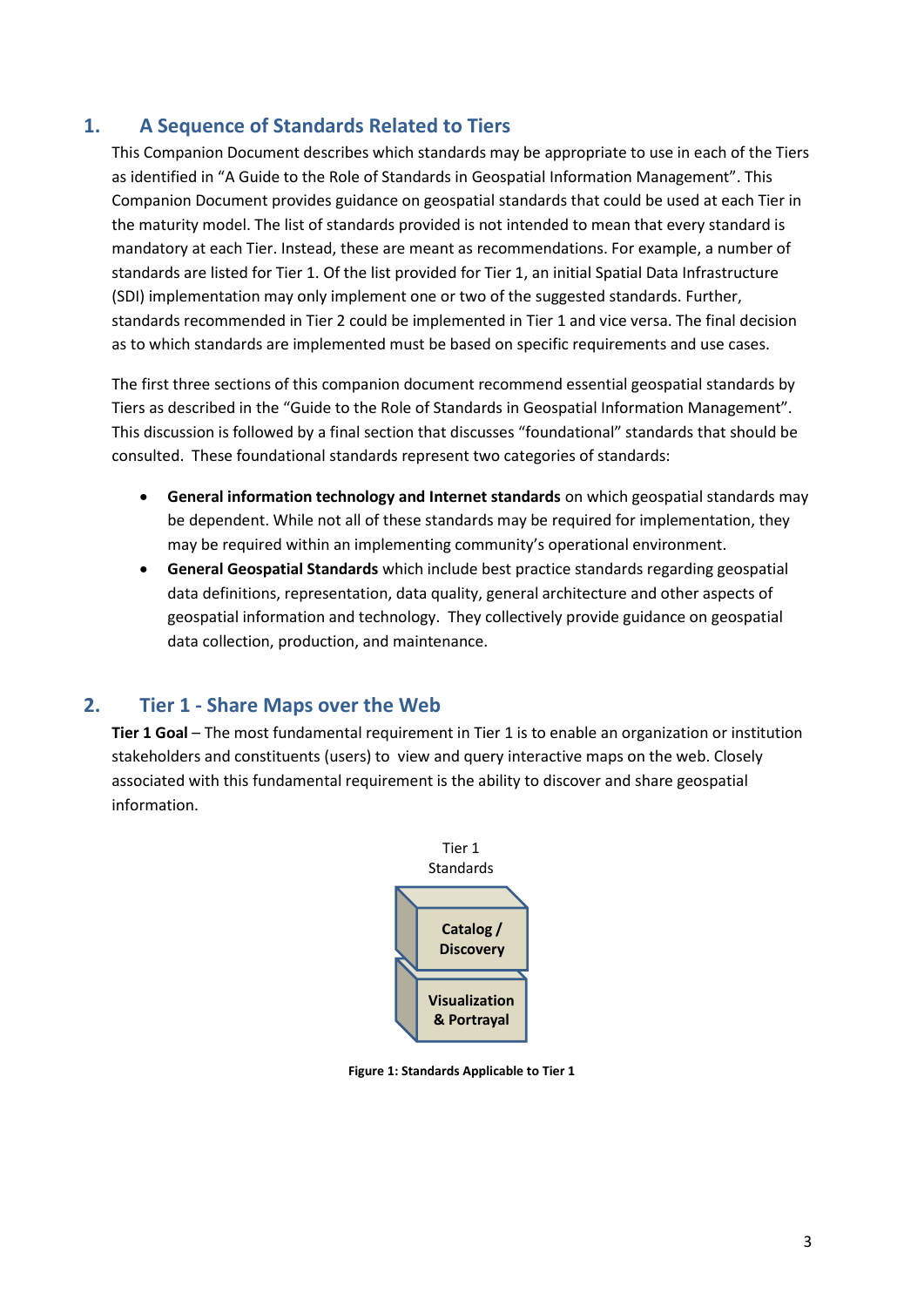# <span id="page-4-0"></span>**2.1. Visualization and Portrayal**

The following Tier 1 standards are recommended. The most basic requirement in an SDI is to be able to easily and effectively access and display geospatial information that may be stored in one or more databases and using different vendor solutions and storage formats. Therefore, of the following list, Web Map Service (WMS) and KML are the most widely implemented. Using just WMS an organization can generate web based applications that provide access to spatial information holdings, regardless of the formats used or GIS technology deployed. Many organizations have implemented WMS first to provide seamless access to geospatial information. These deployments provide quick, short term success and return on investment. As the SDI matures, most organizations then enhance their SDI capability with discovery and metadata browsing capability.

The following Tier 1 standards are suggested to be considered for implementing a powerful access, browse, and display SDI capability. These standards provide the ability for the user to access and display geospatial information as images in any browser.

- $\bullet$  OGC/ISO<sup>1</sup> 19128 Web Map Service (WMS) for access and display of geospatial information as a raster image. This is a very widely implemented OGC/ISO standard with thousands of instances providing access to hundreds of thousands of geospatial information layers.
	- [http://portal.opengeospatial.org/files/?artifact\\_id=14416](http://portal.opengeospatial.org/files/?artifact_id=14416)
- OGC Web Map Tile Service (WMTS) 1.0. If high speed access and rendering of geospatial information is required, then using the WMTS standard is suggested. This version of WMS pre-processes or (pre-tiles) data to support high volume / high speed display of raster data.
	- o [http://portal.opengeospatial.org/files/?artifact\\_id=35326](http://portal.opengeospatial.org/files/?artifact_id=35326)

Associated with visualizing geospatial information may be the requirement to portray the information using an organization's symbology or cartographic presentation rules. The ability to code, communicate and share visualization rules can be implemented using the following standards.

- OGC Styled Layer Descriptor 1.1 (SLD)
	- o [http://portal.opengeospatial.org/files/?artifact\\_id=22364](http://portal.opengeospatial.org/files/?artifact_id=22364)
- OGC Web Map Context 1.1 (WMC) for storing and communicating "pre-packaged" user displays. Using WMC is a convenient way to save and share the details of how to recreate a web map session.
	- o [http://portal.opengeospatial.org/files/?artifact\\_id=8618](http://portal.opengeospatial.org/files/?artifact_id=8618)
- OGC KML 2.2 Visualization of geospatial information in earth browser applications
	- o <http://www.opengeospatial.org/standards/kml>

## <span id="page-4-1"></span>**2.2. Catalogue and Discovery**

1

The ISO and OGC standards for catalogue and discovery are widely implemented in national, regional, and local SDIs. Most geospatial technology vendors as well as open source solutions support these standards. These standards should be implemented if the community requires the

<sup>&</sup>lt;sup>1</sup> Whenever the notation OGC/ISO is used, this indicated a standard that originated in the OGC and was submitted to ISO. These then become joint ISO-OGC standards documents.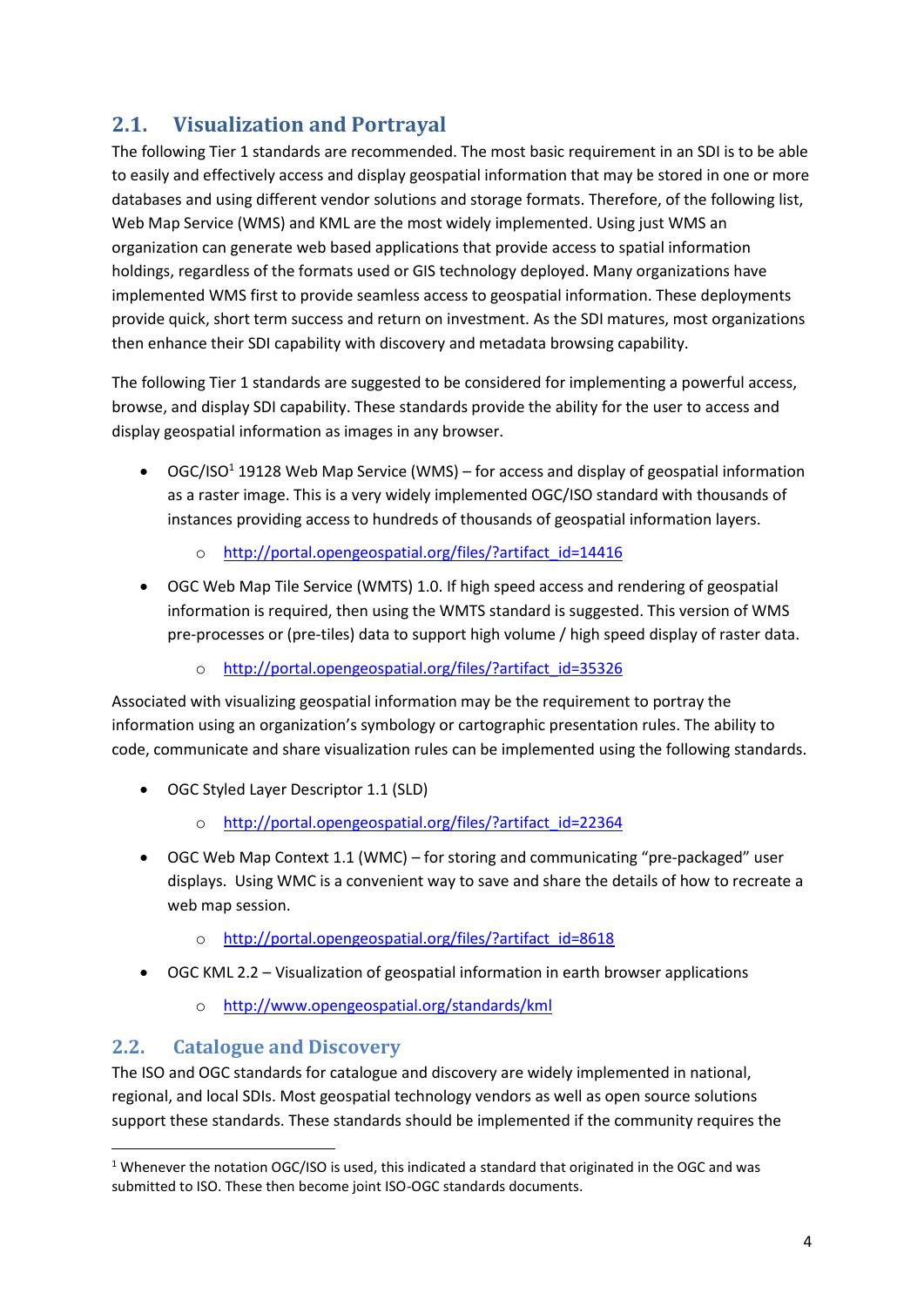ability to search metadata holdings for the geospatial information they require when they want that information. The metadata and catalogue searches also allow the user to determine if the geospatial information is fit for a particular use or purpose.

- Metadata: Provides the metadata items for describing geospatial resources
	- $\circ$  ISO 19115, Geographic information Metadata<sup>2</sup>
		- Part 1: Fundamentals [http://www.iso.org/iso/home/store/catalogue\\_tc/catalogue\\_detail.htm?csn](http://www.iso.org/iso/home/store/catalogue_tc/catalogue_detail.htm?csnumber=53798) [umber=53798](http://www.iso.org/iso/home/store/catalogue_tc/catalogue_detail.htm?csnumber=53798)
- Catalogues: Catalogue services support the ability to publish and search collections of descriptive information (metadata) for data, services, and related information objects. The Catalogue Service Implementation Specification (also known as Catalogue services – Web or CSW) specifies the interfaces and bindings for creating catalogue services.
	- o [http://portal.opengeospatial.org/files/?artifact\\_id=20555](http://portal.opengeospatial.org/files/?artifact_id=20555)
- There are two main profiles of the OGC Catalogue Service
	- o OGC Catalogue Services Specification 2.0.2 ISO Metadata Application Profile (1.0.0) [http://portal.opengeospatial.org/files/?artifact\\_id=21460](http://portal.opengeospatial.org/files/?artifact_id=21460)
	- o OGC I15 (ISO19115 Metadata) Extension Package of CS-W ebRIM<sup>3</sup> Profile 1.0 [https://portal.opengeospatial.org/files/?artifact\\_id=56905](https://portal.opengeospatial.org/files/?artifact_id=56905)

The reader should note that the OGC Catalogue Service 19115 Metadata application profile is very widely implemented and is used in numerous operational SDIs worldwide. These include proprietary and open source based solutions. Some examples are:

- INSPIRE CSW Registry[: http://inspire-geoportal.ec.europa.eu/INSPIRERegistry/](http://inspire-geoportal.ec.europa.eu/INSPIRERegistry/)
- GEOSS Registry:<http://geossregistries.info/portaldeveloper.html#csrCSWAPI>
- US data.gov[: https://www.fgdc.gov/fgdc-news/geospatial-platform-catalog-api](https://www.fgdc.gov/fgdc-news/geospatial-platform-catalog-api)

### <span id="page-5-0"></span>**2.3. Data content and management**

**.** 

To fully enable visualization and portrayal of geospatial information over the Web, an organization must have the capabilities to describe, organize, collect and manage its geospatial information. It is recommended to develop standardized applications schemas and feature catalogs to support these capabilities. Quite often, an organization has existing digital geographic information they wish to visualize and share over the web. In this case, the organization would use the referenced standards for maturing their geospatial content collection, management and update capabilities. These standards should be viewed in the context of the maturity of the SDI activity in the organization. The recommended standards are ISO 19109 and 19110. They are described in more detail in the Foundation Standards section.

<sup>2</sup> Please note that ISO TC 211 is developing and additional Part to 19115: Part 3: XML schema implementation of metadata fundamentals

<sup>3</sup> OASIS/ebXML Registry Information Model v2.0 (ebRIM) is an OASIS standard. More information can be found here[: http://docs.oasis-open.org/regrep/regrep-core/v4.0/regrep-core-rim-v4.0.html](http://docs.oasis-open.org/regrep/regrep-core/v4.0/regrep-core-rim-v4.0.html)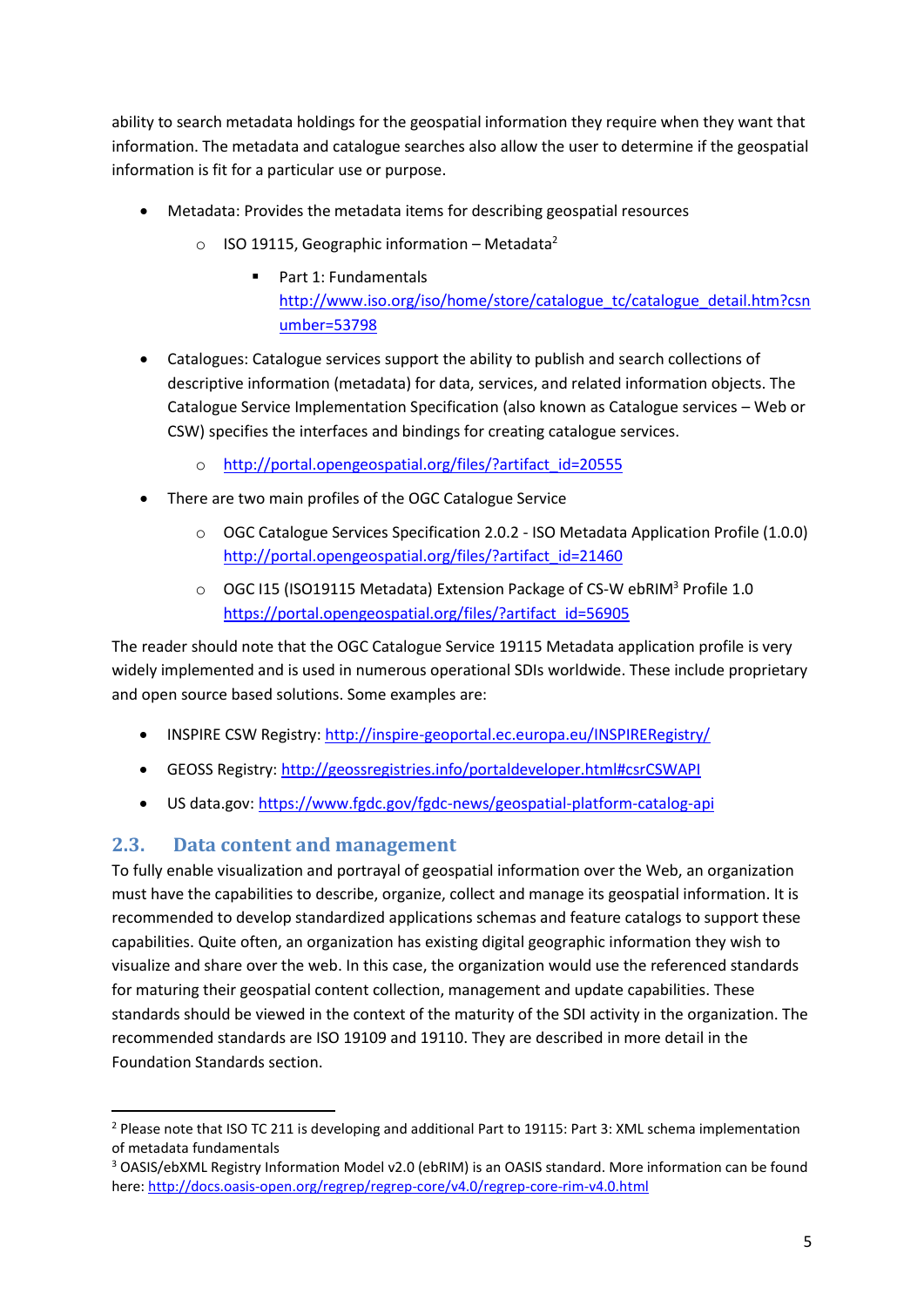## <span id="page-6-0"></span>**2.4. Sequence of standards/implementation options within the Tier**

At this initial tier of capability, data content management policies and processes may be somewhat informal. However, implementing organizations are encouraged to review the ISO Foundational standards at the end of this document for insight on establishing effective data management practices.

Organizations then need to determine which themes of geospatial information are to be shared. In this context, sharing could be "view only" (solves the majority of use cases) or actual publication and transmission of physical data. In this step, one or more organizations agree to collaborate and share specific data holdings. Standards at this step in the process would be sharing agreements, cartographic symbolizations rules, authentication/authorization rules, and policies that can be documented and communicated.

Within a portal context, the next step would be to use OGC/ISO Web Map Service interface instances to provide access to the shared data holdings. Implementation of WMS instances using common symbology rules encoded using the OGC Style Layer Descriptor allows the ability to display geospatial information as a seamless, virtual map – even though the information is stored on multiple, geographically distributed servers using different geospatial technology.

In parallel, develop a registry of geospatial information that can be discovered, viewed, and published. This requires the collection and maintenance of metadata (see below). The metadata registry can be "exposed" to services, including clients, using one of the OGC Catalogue Service-Web (CSW) profiles (see above).

In parallel, collect and maintain metadata (there are profiles of ISO 19115 that can be used as a template for new SDI activities.)<sup>4</sup>

Once the desired geospatial information can be discovered and viewed as a seamless set of maps, then the infrastructure is mature enough to consider publishing content and transmitting physical data (content) to end users. Please note that publication of geospatial information requires that proper metadata be available (see above) so that end users can determine if specific sets of information are "fit for purpose". Further, please note that the semantics of the published data need to be available. For example, for roads: what are the feature codes (also known as properties or attributes) for the roads and what are the other attributes associated with a road segment?

Publication also assumes that one or more distribution formats are supported. There are vendor specific formats as well as international standards (de-facto or agreed to consensus standard). Common distribution formats are OGC/ISO Geography Markup Language application schemas, IHO S-57 - Electronic Nautical Charts, GeoTIFF, and Esri shapefiles. International standards are better than locally defined formats as they reduce costs and enhance collaboration with outside groups.

Publication assumes a standard way for requesting geospatial information, packaging that information, and transmitting the information. For example, if the user wants the transportation theme as a GML application schema or a chart in S-57, then the server based software needs to be able to generate the information in the requested formats. These requests for publication are

1

<sup>4</sup> See North American Profile of ISO19115:2003 – Geographic information – Metadata (NAP – Metadata) <http://nap.geogratis.gc.ca/metadata/napMetadata-eng.html>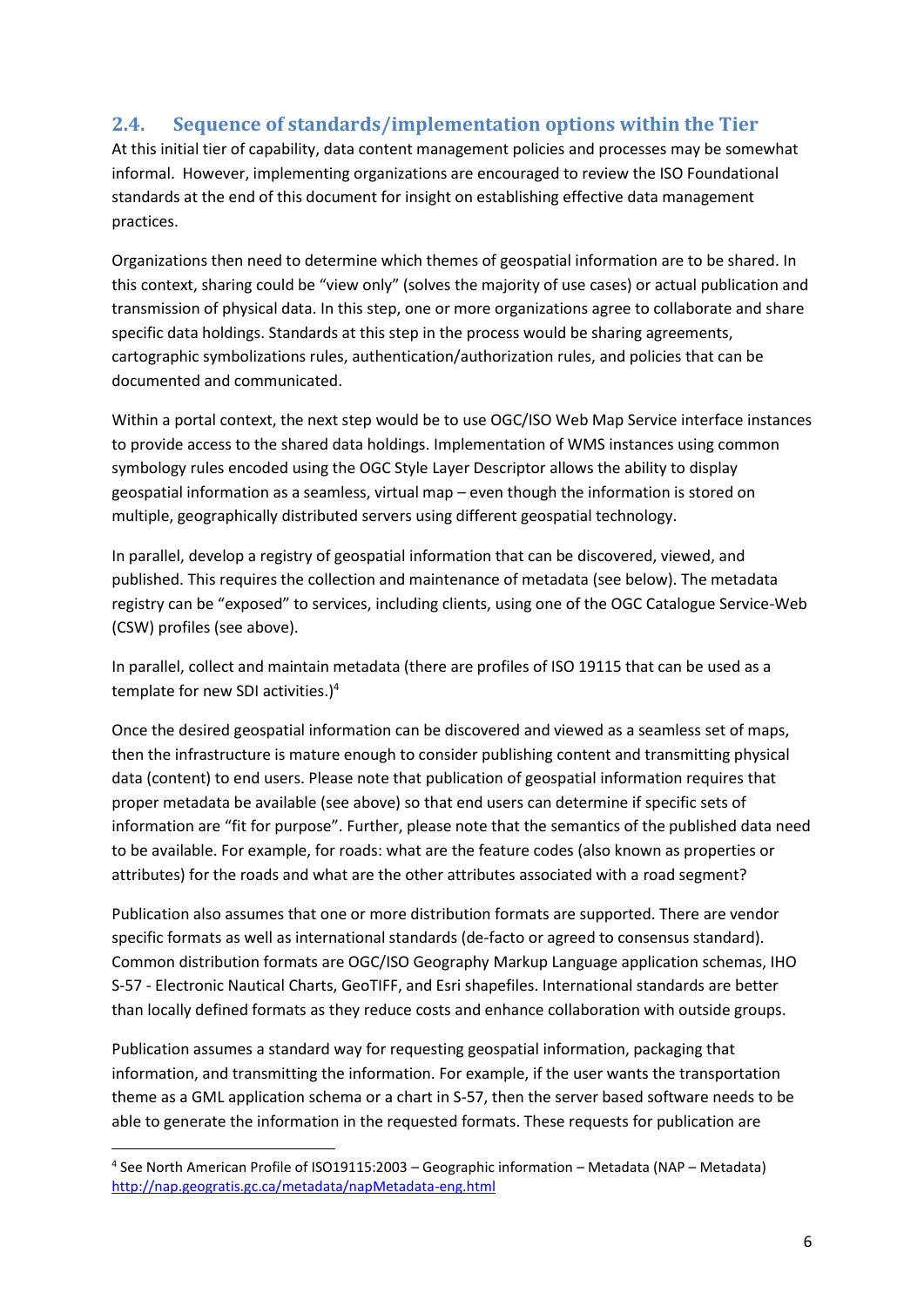performed using simple web calls. Distribution can be in any number of standard formats, such as GeoTIFF or GML files. The required data can be streamed from the server to the client application or for very large files can be uploaded to a ftp site or a more flexible technology such as DropBox for downloading at any time.

# <span id="page-7-0"></span>**3. Tier 2 - Partnerships - Share, Integrate and Use Geospatial Data from different Providers**

**Tier 2 Goal** - An information community wishes to provide access to geospatial information over the web, provide geospatial information download services, and in addition, may provide specific data themes, such as roads, from multiple sources that conforms to an agreed, common data model<sup>5</sup> to create a consistent and integrated 'view' of the geospatial information for users. Tier 2 builds on the infrastructure, policies, technologies, and standards deployed and matured in Tier 1.



**Figure 2: Standards Applicable to Tier 2**

In this Tier, the community and infrastructure have matured to the point that the services are well used and stable but the community is requesting more and more functionality. Further, more partners wish to participate and integrate into the SDI infrastructure. As such, increased capability as well as additional reliance on standards will be required. For example, as more partners (public and private) wish to join the SDI community, the infrastructure will need to accommodate the use of additional international technology standards and community information model standards. The following key standards are recommended for possible use in Tier 2.

### <span id="page-7-1"></span>**3.1. Distributed Maintenance and Use**

 $\overline{a}$ 

There are two key types of geospatial standards the reader needs to be aware of: information (or content) standards, and technology (interface, API<sup>6</sup>) standards.

[http://portal.opengeospatial.org/files/?artifact\\_id=3805&version=2&format=pdf](http://portal.opengeospatial.org/files/?artifact_id=3805&version=2&format=pdf)

<sup>&</sup>lt;sup>5</sup> An OGC White Paper (Data Models and Interoperability) provides an excellent discussion on establishing agreed upon data models for data sharing and enhancing interoperability.

 $6$  API: application programming interface. APIs specify how software components should interact with each other.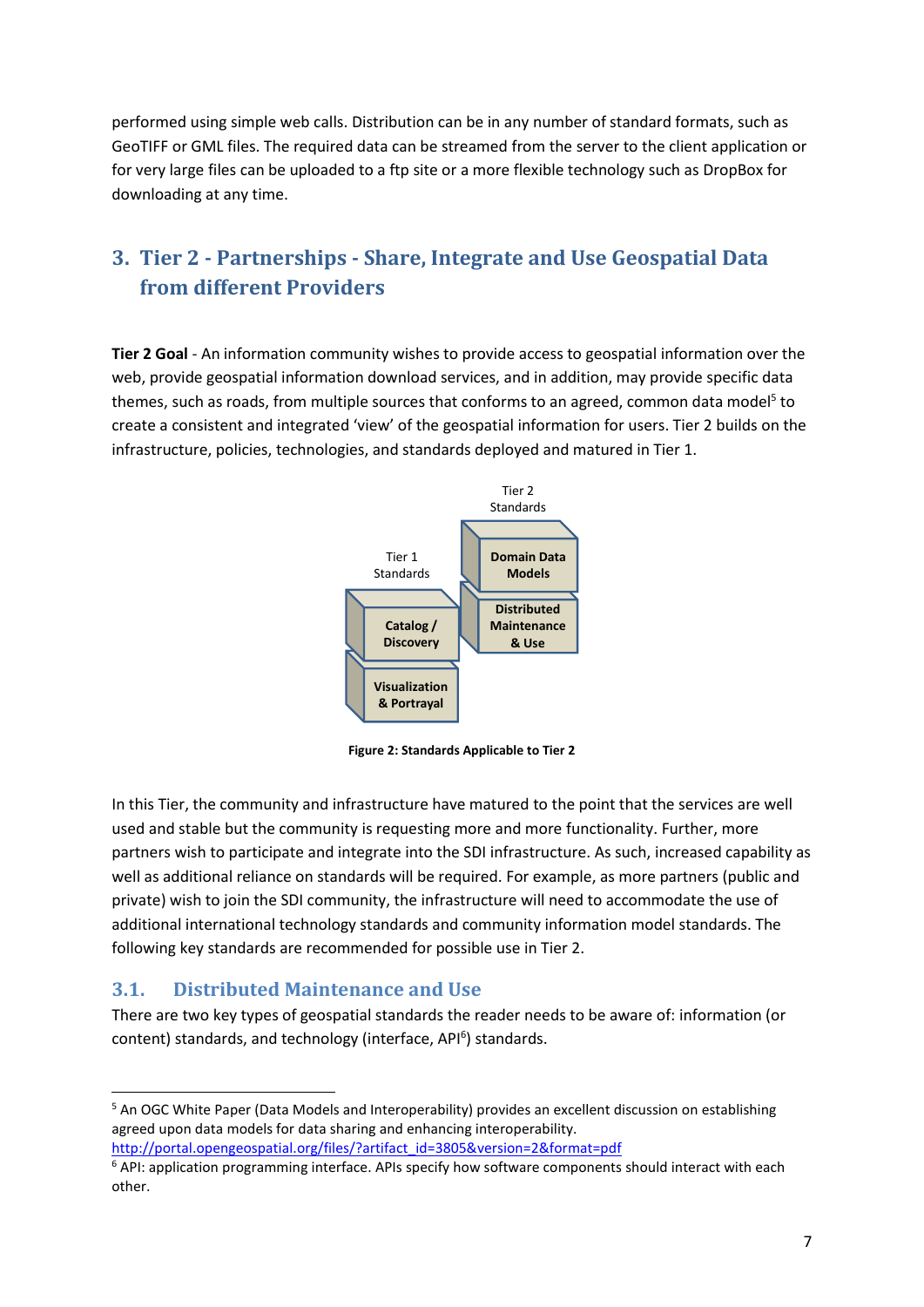The concept of information model standards is introduced in Section 2 of "A Guide to the Role of Standards in Geospatial Information Management". An information model in software engineering is a representation of concepts and the relationships, constraints, rules, and operations to specify data semantics for a chosen domain of discourse, such as transportation, hydrology, or aviation. The goal of such models is to allow multiple stakeholders across many jurisdictions to have an agreement on how to express data for a specific domain, such as weather, geology, or land use. Such agreements significantly enhance interoperability and the ability to share geospatial information at any time and as required.

Information modelling and encoding: GML is the primary OGC/ISO standard used for modelling, encoding, and transporting geospatial information. In addition, a number of OGC standards reference and use OGC/ISO 19156 Observations and Measurements (O&M) is discussed as part of the Tier 3 standards recommendations. While O&M is used by a number of Tier 2 recommended standards, knowledge of this standard is not required until Tier 3.

- OGC/ISO 19136 Geography Markup Language (GML) XML grammar for expressing geographical features. GML serves as a modeling language for geographic systems as well as an open interchange format for geographic transactions on the Internet.
	- o 3.2.1 [http://portal.opengeospatial.org/files/?artifact\\_id=20509](http://portal.opengeospatial.org/files/?artifact_id=20509)
	- o 3.3 extensio[n https://portal.opengeospatial.org/files/?artifact\\_id=46568](https://portal.opengeospatial.org/files/?artifact_id=46568)

Geospatial information query and access: The following standards allow the application and user to specify geographic and attribute queries and request that the geospatial information be returned as an encoding.

- OGC/ISO 19142 Web Feature Service 2.0 an interface allowing requests for geographical features across the web using platform-independent calls.
	- o [http://portal.opengeospatial.org/files/?artifact\\_id=39967](http://portal.opengeospatial.org/files/?artifact_id=39967)
- OGC/ISO 19143 Filter Encoding 2.0 allows the user/application to specify and communicate geospatial information queries using a standard language.
	- o [http://portal.opengeospatial.org/files/?artifact\\_id=39968](http://portal.opengeospatial.org/files/?artifact_id=39968)
- OGC Web Coverage Service (WCS) 2.0 A WCS specifies standard rules and operations for access to coverage data such as digital elevation models, multi-spectral satellite images, and other surface covering tessellations.
	- o <http://www.opengeospatial.org/standards/wcs>

A very important consideration for the Tier 2 standards is their reliance on a number of abstract standards or models that describe such geographic information elements as geometry (points, lines, etc), coordinate reference systems, data quality, time, and so forth. These fundamental ISO abstract standards are recommended and discussed in the Foundation Standards- General Geospatial Information Standards section, Domain Data Models

More specifically in the context of maturing SDI applications, we now also introduce the concept of domain data modelling. Domain modelling extends information modelling by enabling the reuse of concepts, semantics and information organization (schemas) between related systems.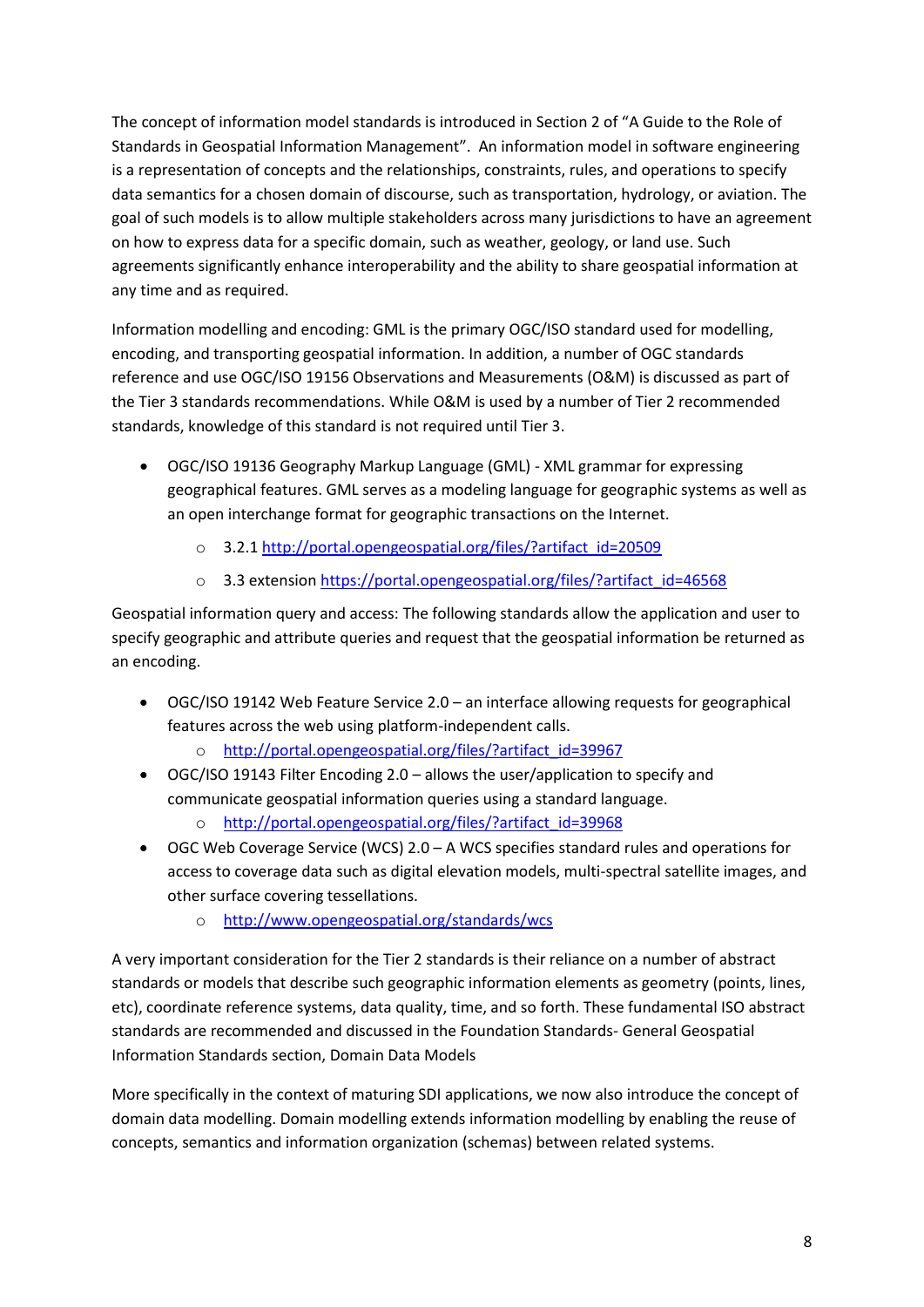While information modelling typically refers to modelling just one system, domain modelling involves the practice of creating definitions of concepts which are reused between multiple systems. In the standards context this is further extended to imply interoperability of models and platform independence. Both information models and domain models are relevant to Tier 2 and Tier 3 in the evolution of an SDI.

Using such information (or content) standards helps to guarantee that geospatial information can be encoded and shared with consistent semantics, geometry, quality, and provenance. Further, data models tend to be encoding tool agnostic, meaning the content can be encoded using XML, JSON, and other encoding technologies. Examples of these models include:

# <span id="page-9-0"></span>**3.2. Example Domain Data Model Standards**

- OGC CityGML
	- o For managing and Sharing Urban 3d models
	- o https://portal.opengeospatial.org/files/?artifact\_id=47842
- ISO 19144, Geographic information -- Classification systems
	- o Part 1: Classification system structure
		- Establishes the structure of a geographic information classification system
		- [http://www.iso.org/iso/home/store/catalogue\\_tc/catalogue\\_detail.htm?csn](http://www.iso.org/iso/home/store/catalogue_tc/catalogue_detail.htm?csnumber=32562) [umber=32562](http://www.iso.org/iso/home/store/catalogue_tc/catalogue_detail.htm?csnumber=32562)
	- o Part 2: Land Cover Meta Language (LCML)
		- Provides a metamodel that allows different land cover classification systems to be described based on the physiognomic aspects
		- [http://www.iso.org/iso/home/store/catalogue\\_tc/catalogue\\_detail.htm?csn](http://www.iso.org/iso/home/store/catalogue_tc/catalogue_detail.htm?csnumber=44342) [umber=44342](http://www.iso.org/iso/home/store/catalogue_tc/catalogue_detail.htm?csnumber=44342)
- ISO 19152, Geographic information -- Land Administration Domain Model (LADM)
	- o Defines a reference Land Administration Domain Model (LADM) covering basic information-related components of land administration (including those over water and land, and elements above and below the surface of the earth)
	- o [http://www.iso.org/iso/home/store/catalogue\\_tc/catalogue\\_detail.htm?csnumber=](http://www.iso.org/iso/home/store/catalogue_tc/catalogue_detail.htm?csnumber=51206) [51206](http://www.iso.org/iso/home/store/catalogue_tc/catalogue_detail.htm?csnumber=51206)
- GeoSciML Geological structure and bore holes
	- o <http://www.geosciml.org/>
- OGC WaterML 2.0 Sharing in-situ sensor water observations
	- o [https://portal.opengeospatial.org/files/?artifact\\_id=57222](https://portal.opengeospatial.org/files/?artifact_id=57222)
- S-57 IHO Transfer Standard for Digital Hydrographic Data
	- o [Http://www.iho.int/iho\\_pubs/standard/S-57Ed3.1/31Main.pdf](http://www.iho.int/iho_pubs/standard/S-57Ed3.1/31Main.pdf)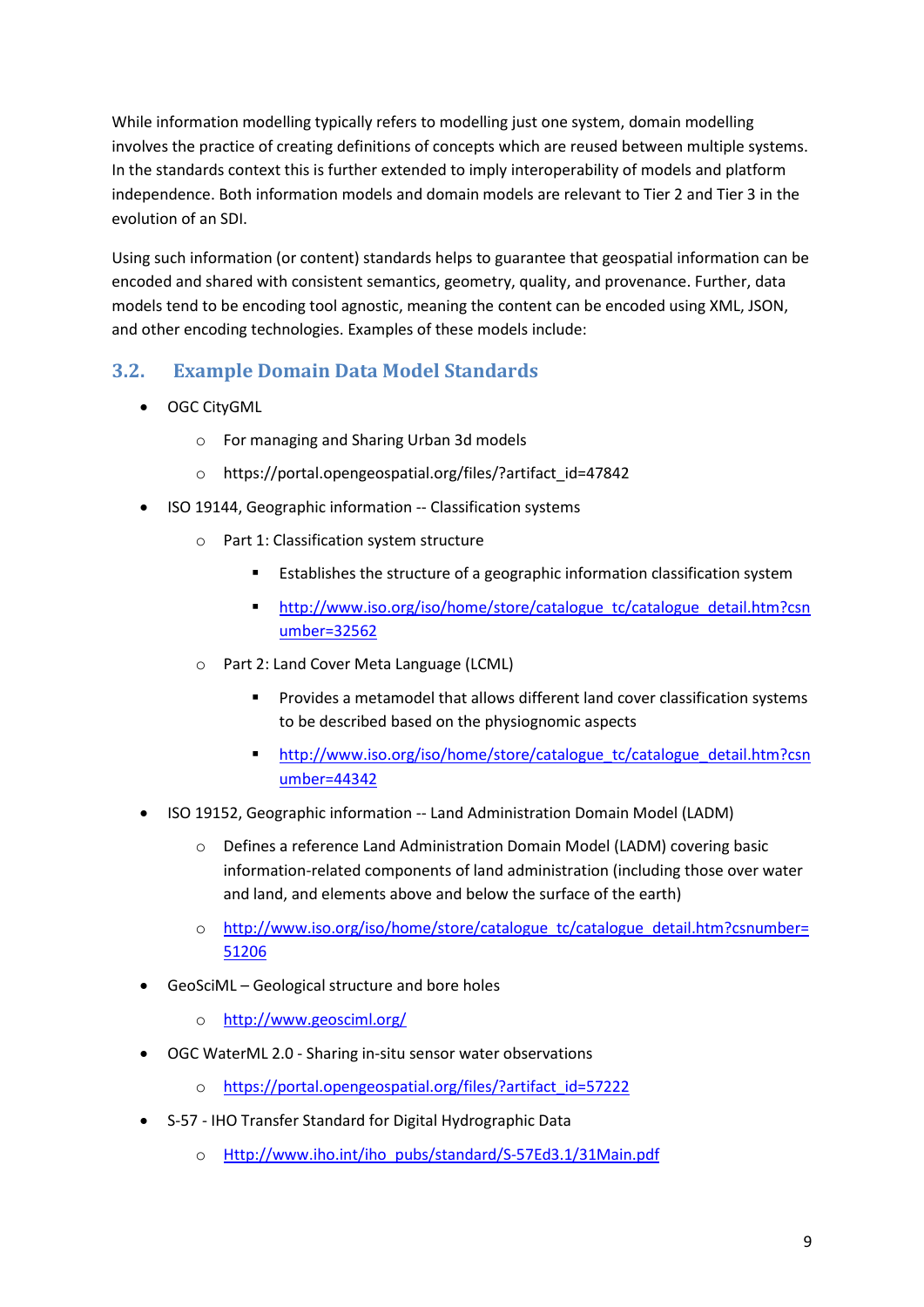The future "Common Maritime Data Structure" which will support the implementation of the e-navigation concept adopted by the International Maritime Organization (IMO). It will be based on the IHO Standard S-100 - Universal Hydrographic Data Model<sup>7</sup>.

Most of these models are encoded using Geography Markup Language (GML).

To summarize, content models refer to community agreements on the elements, relationships between elements, semantics and so forth for a specific data set in a given domain. Further, content models are implementation independent and vendor neutral. In order to automate and make the exchange of domain specific geospatial data seamless, consensus needs to be built among the community participants on:

- A shared data model for data exchange, in terms of a common understanding and agreement for how different systems "understand" each other;
- Common definitions of the different data entities and their properties; and
- Common controlled vocabularies and taxonomies.

Consider a transportation network. Common agreements and vocabularies mean that:

- All stakeholders agree to how to display (symbolize) the transportation network;
- All stakeholders agree to what each property, such as road width, means in terms of the shared view of the transportation network;
- All stakeholders agree to a common view of the road classification system

This use of common data models is part of the natural evolution and progression of an SDI that leads to the concept of foundation or framework SDI data themes. This evolution is described in greater detail in the Tier 3 discussion. Very good references on the domain modelling and content models are *ISO 19109, Geographic information – Rules for application schemas*<sup>8</sup> and the *OGC® OWS-8*  Domain Modelling Cookbook<sup>9</sup>. These documents describe rules and best practices for building and maintaining inter-related domain models, which have dependencies upon multiple systems. They describe how to build interoperable, maintainable domain models, the challenges and pitfalls faced in building these models, the techniques and patterns that should be applied, and specific tools that can be used.

These agreements do not mean that any specific organization needs to change software or processes, only that they agree on the shared model and the semantics (vocabulary, terms and definitions, etc.) used in the model. There are currently many such models available that have been developed and agreed to by international organizations or communities. These models should be considered first prior to thinking about developing new data models.

**.** 

<sup>&</sup>lt;sup>7</sup> [http://www.iho.int/iho\\_pubs/standard/S-100/S-100\\_Version\\_1.0.0.zip](http://www.iho.int/iho_pubs/standard/S-100/S-100_Version_1.0.0.zip)

<sup>8</sup> See Foundational standards section

<sup>9</sup> [https://portal.opengeospatial.org/files/?artifact\\_id=47479](https://portal.opengeospatial.org/files/?artifact_id=47479)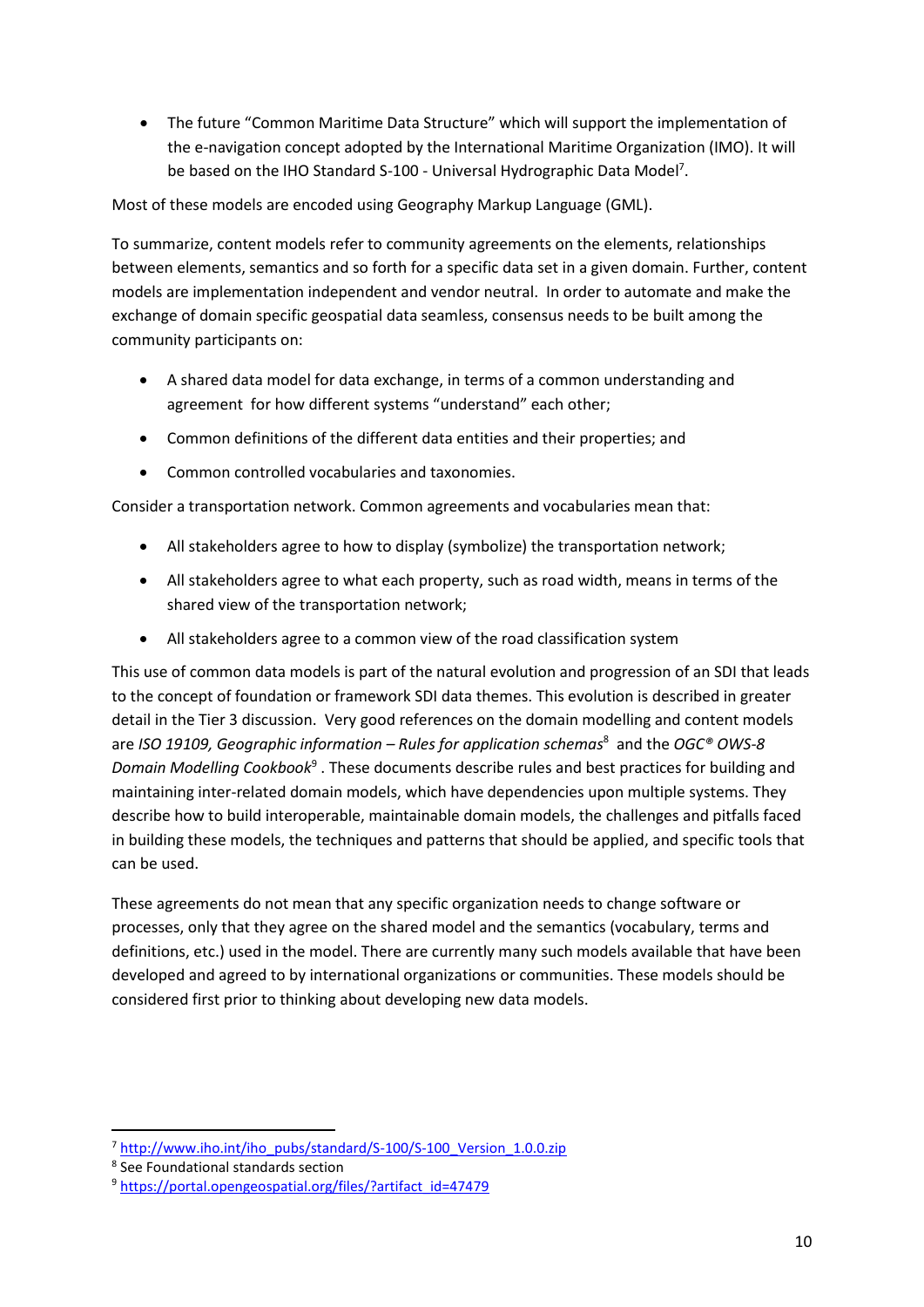## <span id="page-11-0"></span>**3.3. Additional Implementation standards for consideration**

- GeoRSS Simple and GML GeoRSS was designed as a lightweight, community driven way to extend existing feeds with geographic information. Many SDIs use GeoRSS for quickly communicating basic geospatial information or for alerting applications.
	- o <http://www.georss.org/>

# <span id="page-11-1"></span>**4. Tier 3 - Spatially Enabling the Nation**

**Tier 3 Goal** - Multiple organizations share foundation/framework geospatial information and services with each other and the broader community to improve knowledge and understanding, thereby contributing to evidence-based decision making, situational awareness, and improved societal outcomes.



**Figure 3: Standards Applicable to Tier 3**

In this Tier, the infrastructure is mature enough to support deployment of more and more applications to enhance value, provide increased citizen benefit, increase collaboration between organizations, and much more. We also see the introduction and integration of an increasing number of geospatial information resources, included volunteered and real time sensor feeds. We will also see mature deployment of mobile applications.

### <span id="page-11-2"></span>**4.1. Geospatial Processing**

- OGC Web Processing Service (WPS) provides rules for standardizing how inputs and outputs (requests and responses) for geospatial processing services, such as polygon overlay.
	- o [http://portal.opengeospatial.org/files/?artifact\\_id=24151](http://portal.opengeospatial.org/files/?artifact_id=24151)

### <span id="page-11-3"></span>**4.2. Mobile Devices**

Increasingly, mobile devices are a becoming a key source for geospatial data capture, maintenance and application. These capabilities are in addition to the simple ability to display maps to a mobile device as required in Tier 1. While OGC web services standards noted above work in the mobile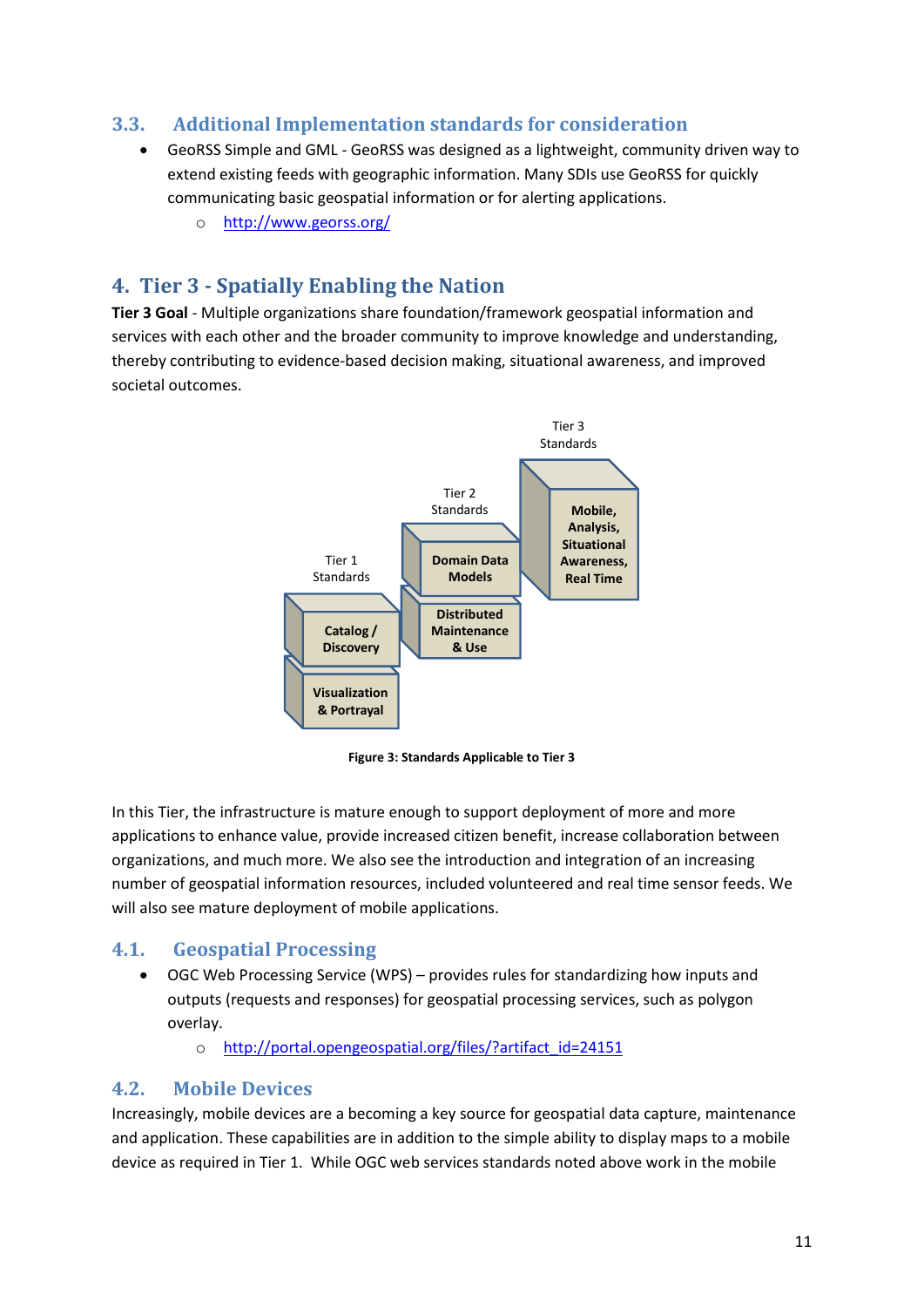internet environment, we note that there are other adopted and in-work standards that may be of relevance to Tier 3:

- OGC Open GeoSMS [\(www.opengeospatial.org/standards/opengeosms\)](http://www.opengeospatial.org/standards/opengeosms) is a recently adopted OGC standard that defines a standard approach to encoding a geo-tag for an SMS message. Open GeoSMS enables mobile users to transparently send location information in the header of their mobile text messages.
- OGC GeoPackage [\(www.opengeospatial.org/standards/requests/115\)](http://www.opengeospatial.org/standards/requests/115): The OGC GeoPackage GPKG) standard is an open, app-independent, platform-independent, portable, interoperable, self-describing data container and API. Designed for the mobile world, this standard is intended to support multiple mapping and geospatial applications such as fixed product distribution, local data collection, and geospatially enabled analytics.

# <span id="page-12-0"></span>**4.3. Real time**

Increasingly, geospatial information is being generated as the result of real time observations being captured by in-situ and dynamic (moving) sensor systems. These information resources provide the ability to enhance decision making, situational awareness, quality of life, sustainability, and so on. Anyone with a smart phone is already using or accessing real time sensor information, such as the current temperature at a particular location.

The OGC has a suite of standards that allow applications and services to describe, task, and request observations from one or more sensors. This suite of sensors standards is called Sensor Web Enablement (SWE). The OGC uses the following definition for a sensor:

### *An entity capable of observing a phenomenon and returning an observed value*

The type of observation procedure determines the estimated value of an observed property as its output. A web or internet accessible sensor is any sensor that has an IP address that can provide or be tasked to provide an observation. Sensors can be in a fixed position or mobile. An excellent example of an OGC SWE implementation is the US NOAA Integrated Ocean Observing System  $(100S)^{10}$ . This system provides real time access to mobile and in-situ Ocean observing sensor systems. These sensors are obtained from numerous different technology providers, all described, tasked, and accessed using OGC SWE standards. Other excellent examples of operational use of OGC SWE standards are:

- Sensors Anywhere  $(SANY)^{11}$  SANY aims to improve the interoperability of in-situ sensors and sensor networks, allowing quick and cost-efficient reuse of data and services from currently incompatible sources in future environmental risk management applications.
- The Heterogeneous Missions Accessibility (HMA)<sup>12</sup> initiative aims to harmonize ground segment interface activities for Earth observation (EO) missions.

**.** 

<sup>10</sup> <http://www.ioos.noaa.gov/observing/welcome.html>

<sup>11</sup> <http://eprints.soton.ac.uk/355932/1/355932.pdf>

<sup>&</sup>lt;sup>12</sup> [http://www.esa.int/About\\_Us/ESA\\_Publications/ESA\\_TM-21\\_Heterogeneous\\_Missions\\_Accessibility](http://www.esa.int/About_Us/ESA_Publications/ESA_TM-21_Heterogeneous_Missions_Accessibility)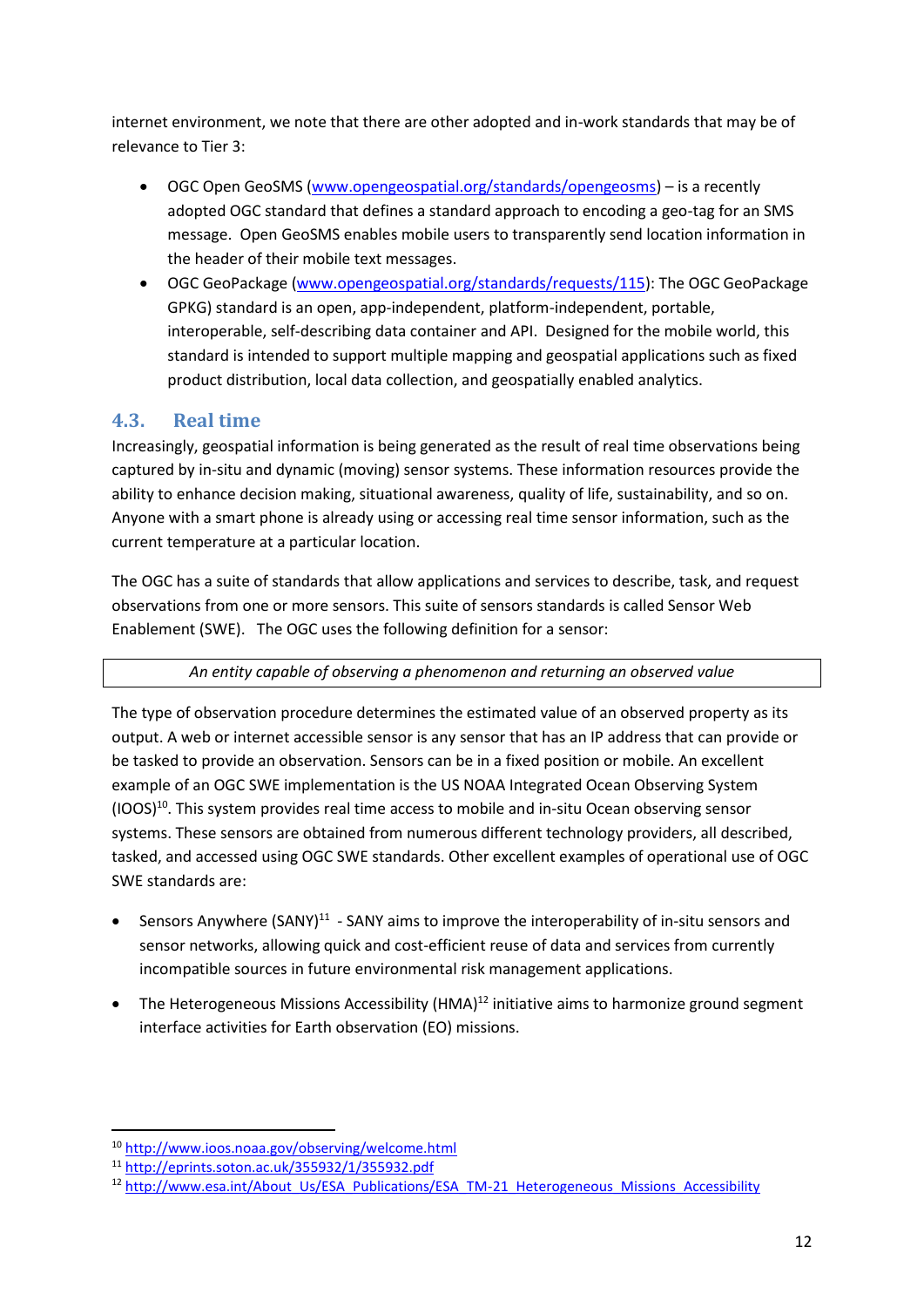Sensor Web Enablement Application for Debris Flow Monitoring System in Chinese Taipei. This program uses SWE standards integrated into a monitoring, modelling, and alerting infrastructure.

The main SWE suite of standards is:

- **OGC/ISO Observations & Measurements Schema (O&M) / ISO 19156** An OGC adopted standard that defines conceptual models for encoding observations and measurements from a sensor, both archived and real-time.
- **OGC Observations and Measurements XML (OMXML)** GML/XML encoding of the abstract O&M model.
- **OGC Sensor Model Language (SensorML)** An OGC adopted standard that defines standard models and XML Schema for describing sensors systems and processes; provides information needed for discovery of sensors, location of sensor observations, processing of low-level sensor observations, and listing of task able properties.
- **OGC Sensor Observations Service (SOS)** An OGC adopted standard that specifies a standard web service interface for requesting, filtering, and retrieving observations and sensor system information. This is the intermediary between a client and an observation repository or near real-time sensor channel.
- **OGC Sensor Planning Service (SPS)** An OGC adopted standard that specifies standard web service interface for requesting user-driven acquisitions and observations. This is the intermediary between a client and a sensor collection management environment.

More and more SDIs are integrated real time sensor feeds. This real time information is used to enhance situational awareness or is fused with other geospatial information resources to enhance decision support. Another key use for real time sensor information is to feed modelling systems that are used to predict severe weather events, tsunamis, debris flows, and other potential catastrophic events that impact human lives.

### <span id="page-13-0"></span>**4.4. GeoSemantics**

- ISO 19150 Geographic information Ontology
	- Part 1: Framework
	- [http://www.iso.org/iso/home/store/catalogue\\_tc/catalogue\\_detail.htm?csn](http://www.iso.org/iso/home/store/catalogue_tc/catalogue_detail.htm?csnumber=57465) [umber=57465](http://www.iso.org/iso/home/store/catalogue_tc/catalogue_detail.htm?csnumber=57465)

# <span id="page-13-1"></span>**5. Tier 4 - Towards a Spatially Enabled Web of Data - Emerging Standards, Best Practices and Trends**

The reader is referred to the UN-GGIM report, "Future Trends in geospatial information management: five to ten year vision"<sup>13</sup> for details on what we believe to be the technological, legal, policy, and consumer trends impacting the collection, use, and visualization of geospatial information.

**<sup>.</sup>** <sup>13</sup> <http://ggim.un.org/docs/Future-trends.pdf>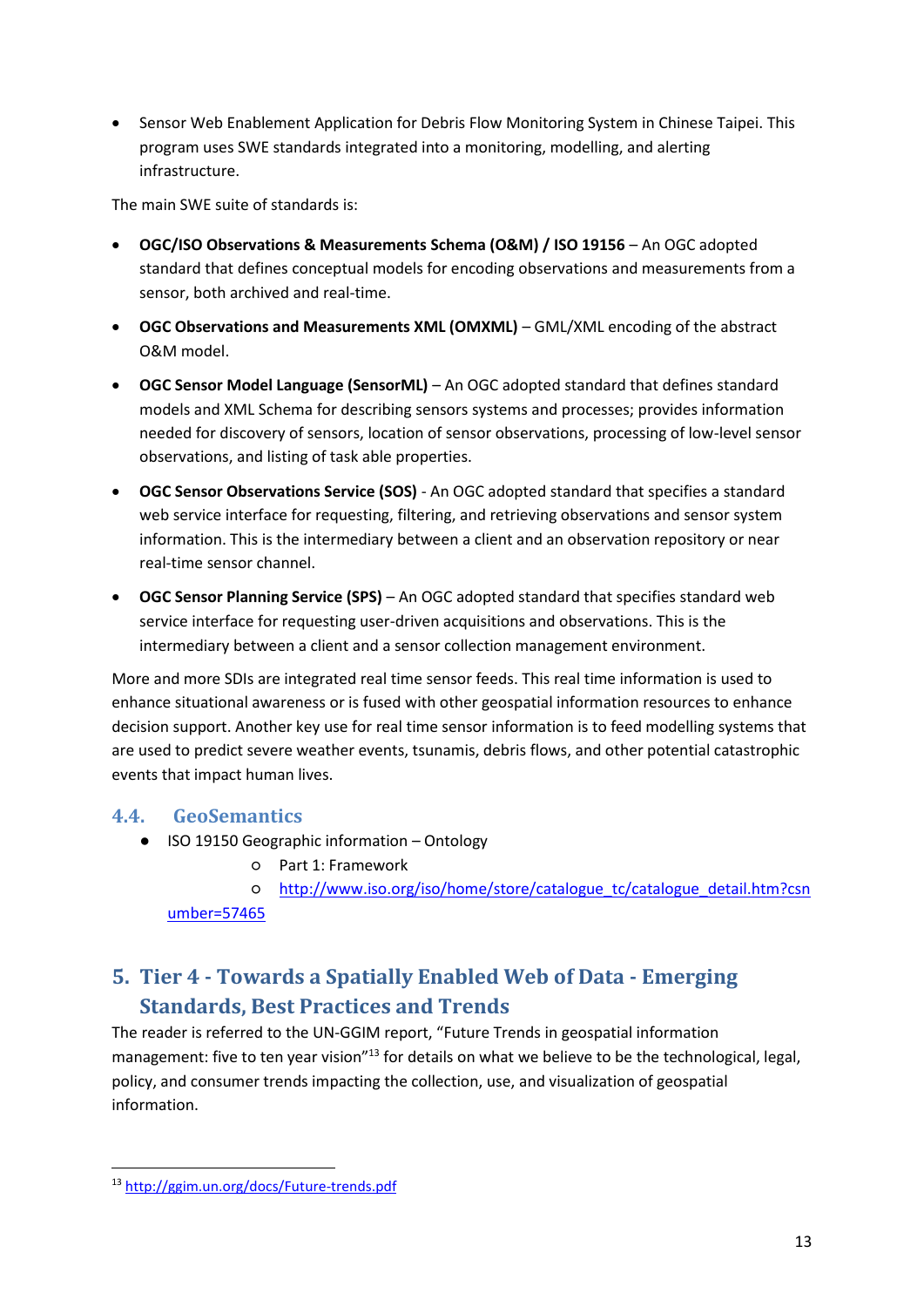These trends are driving requirements for enhancing existing geospatial standards, rethinking and crafting a new generation of standards based on the lessons learned of the existing baseline, and incorporating new suites of standards required to leverage the value of the emerging technologies and user requirements.

The following are a few of the trends driving new areas of standards development or new applications of existing standards:

- **Internet of Things (IoT)**: The ability to integrate a vast array of sensors and sensor networks into the infrastructure. Observations from these sensors will enhance decision making, simulation and modelling, quality of life, sustainability, and many other aspects of the value of geospatial information. The development of IoT standards is in flux as the market and technology evolves. OGC Sensor Web Standards (SWE) and SWE for IoT are relevant to providing standards based solutions for IoT.
- **UAVs:** A major new potential source of geospatial data is from Unmanned Aerial Vehicles (UAVs). Until recently, the use and availability of such assets were expensive and difficult to procure. However, there is now a new generation of small, easily transported UAV platforms that can carry high resolution digital cameras and other sensor assets. Additional UAV remote sensing functions include electromagnetic spectrum sensors, gamma ray sensors, biological sensors, and chemical sensors. A UAV's electromagnetic sensors typically include visual spectrum, infrared, or near infrared cameras as well as radar systems. Similar developments are in progress for maritime applications with Autonomous Surface or Underwater Vehicles (ASV/AUV). Existing OGC, IHO, and ISO standards are highly relevant in this application area. For example, the OGC SWE standards have been used with onboard UAV sensor systems for several years.
- **Full Motion Video:** Over the last few years, the need (and the ability) to collect, analyze, and integrate full motion video assets into decision support and situational awareness applications have escalated. A key requirement for using full motion video is change detection. However, a much more standards based approach is required.
- **Big Data and Big Science:** In order to properly address many sustainability issues, the world of big science needs to be fused with the SDI and Earth Observation communities. Some of this collaboration and fusion is happening in the Open Geospatial Consortium in the Meteorology, Hydrology, and Emergency and Disaster Management Working Groups. These working groups are defining best practices for integrating domain specific observations, modeling, and scientific research into current and future information infrastructures using existing standards
- **Linked Data:** Related to Big Data and other newer sources if geospatial content is "linked data". Linked data is a concept related to the semantic web. From W3C, "The Semantic Web isn't just about putting data on the web. It is about making links, so that a person or machine can explore the web of data. With linked data, when you have some of it, you can find other, related, data." Wikipedia defines Linked Data as "a term used to describe a recommended best practice for exposing, sharing, and connecting pieces of data, information, and knowledge on the Semantic Web using URIs and RDF."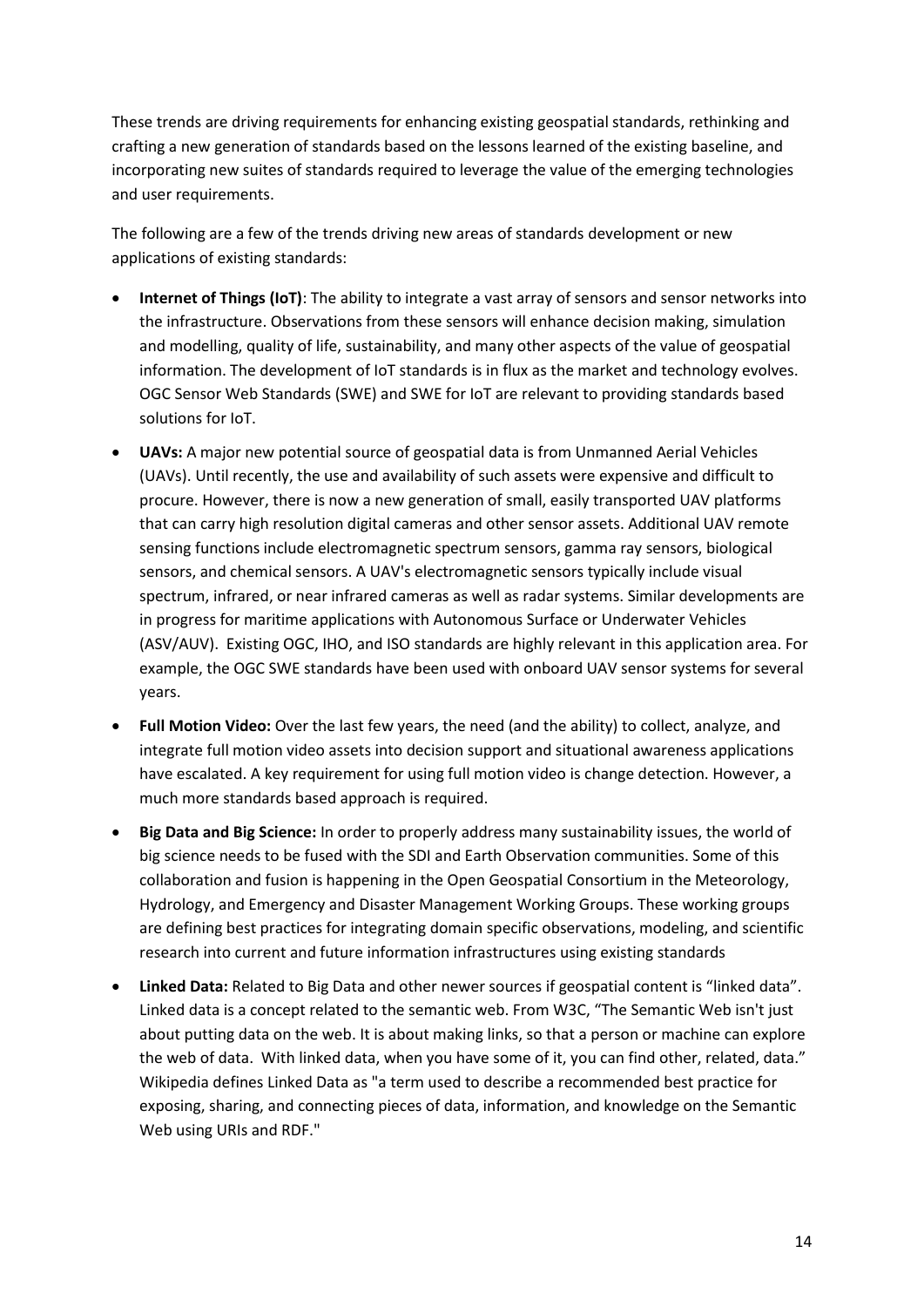In addition to the standards discussed and recommended above, the following are suggested standards that are relevant to a spatially enabled web:

 **GeoSPARQL**: supports representing and querying geospatial data on the Semantic Web. GeoSPARQL defines a vocabulary for representing geospatial data in RDF, and it defines an extension to the SPARQL query language for processing geospatial data. In addition, GeoSPARQL is designed to accommodate systems based on qualitative spatial reasoning and systems based on quantitative spatial computations.

# <span id="page-15-0"></span>**6. Foundational Standards**

# <span id="page-15-1"></span>**6.1. General IT and Internet Standards**

The following "foundational" standards are generally required to implement any web or internet based solution. No information technology standards exist in isolation. There is a rich standards stack that supports ALL internet, web, and/or mobile applications. The following table is extracted from the Global Spatial Data Infrastructure (GSDI) Cookbook<sup>14</sup>, chapter 10 and is enhanced with additional foundation standards. Please note that not all of these standards are required for implementation, but they may be required or expected to be present in a community's operating environment. Furthermore, most OGC standards reference one or more of these foundational standards.

- IETF RFC 2141 (May 1997), URN Syntax, R. Moats[, http://www.ietf.org/rfc/rfc2141.txt](http://www.ietf.org/rfc/rfc2141.txt)
- IETF RFC 2396 (August 1998), Uniform Resource Identifiers (URI): Generic Syntax, Berners-Lee, T., Fielding, N., and Masinter, L., eds.,<http://www.ietf.org/rfc/rfc2396.txt>
- IETF RFC 2616 (June 1999), Hypertext Transfer Protocol HTTP/1.1, Gettys, J., Mogul, J., Frystyk, H., Masinter, L., Leach, P., and Berners-Lee, T., eds., <http://www.ietf.org/rfc/rfc2616.txt>
- IANA, Internet Assigned Numbers Authority, MIME Media Types, available at <http://www.iana.org/assignments/media-types/>
- ISO 3166-1 Codes for the representation of names of countries and their subdivisions -- Part 1: Country codes [http://www.iso.org/iso/home/store/catalogue\\_tc/catalogue\\_detail.htm?csnumber=63545](http://www.iso.org/iso/home/store/catalogue_tc/catalogue_detail.htm?csnumber=63545) and [http://www.iso.org/iso/country\\_codes.htm](http://www.iso.org/iso/country_codes.htm)
- ISO 8601:2004 Data elements and interchange formats -- Information interchange -- Representation of dates and times [http://www.iso.org/iso/home/store/catalogue\\_tc/catalogue\\_detail.htm?csnumber=40874](http://www.iso.org/iso/home/store/catalogue_tc/catalogue_detail.htm?csnumber=40874)
- Unified Code for Units of Measure (UCUM) Version 1.8, July 2009
- W3C Recommendation: eXtensible Markup Language (XML) Version 1.1
- W3C Recommendation: XML Schema Version 1.0

**<sup>.</sup>** <sup>14</sup> [http://www.gsdidocs.org/GSDIWiki/index.php/Main\\_Page](http://www.gsdidocs.org/GSDIWiki/index.php/Main_Page)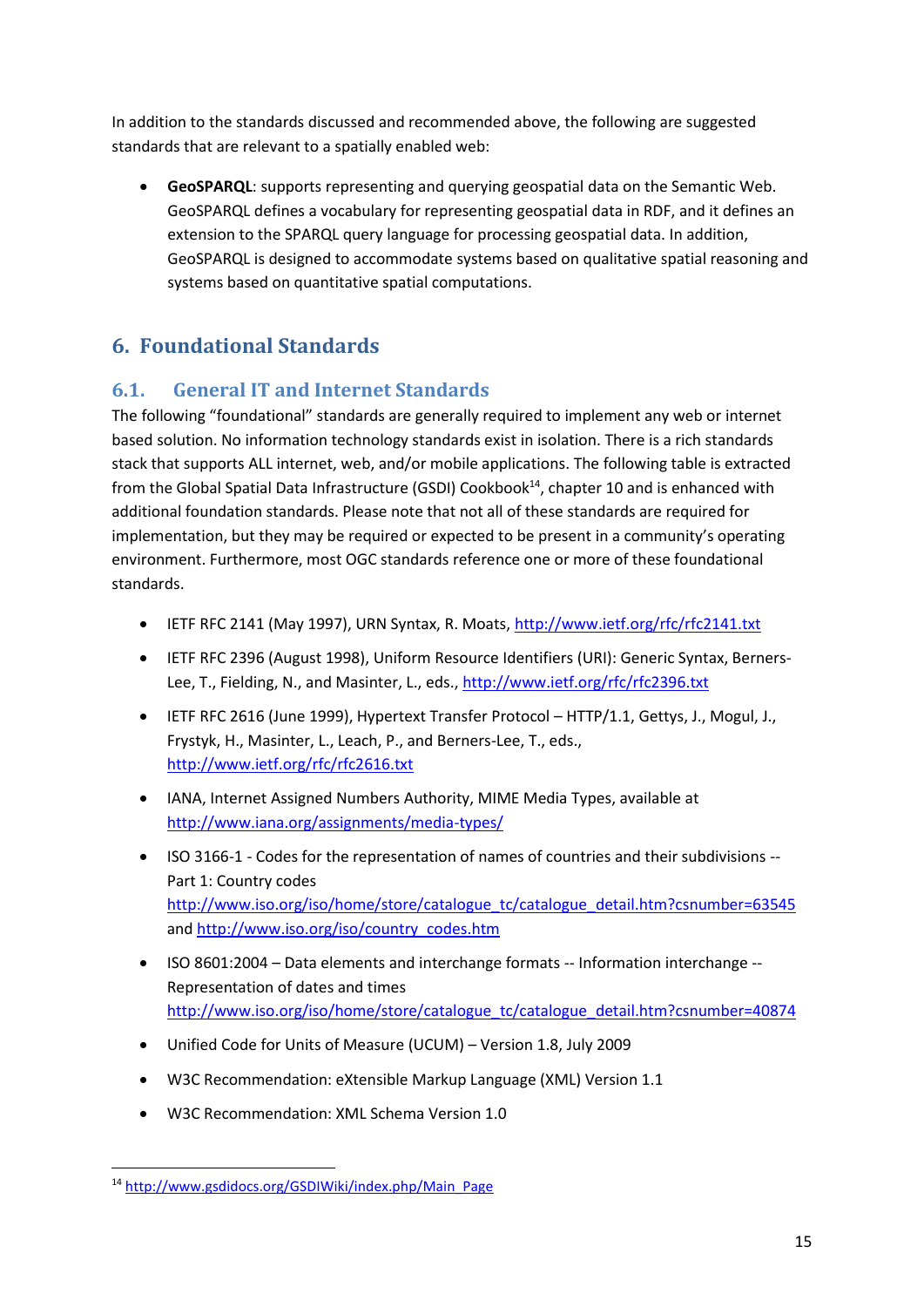- W3C Recommendation: Hyper Text Transport Protocol (HTTP) Version 1.1
- W3C XLink 1.1 Schema
- W3C Recommendation (16 November 1999): XML Path Language (XPath) Version 1.0 <http://www.w3.org/TR/xpath.html>
- Oil and Gas Producer (OGP, formerly EPSG) Geodetic Parameter Dataset, Version 6.9 (2006)
- Geographic Tagged Image File Format (GeoTIFF) Version 1.0
- JPEG-2000 (ISO/IEC 15444-1:2004)
- Information retrieval (Z39.50)—application service definition and protocol specification (ISO 23950:1998)
- ISO/IEC 27001:2005 Information technology Security techniques Information security management systems – Requirements.

The above list is meant as a reference and is by no means all-inclusive. For example, there are many possible IETF, W3C, and OASIS standards for authentication, authorization, and security that could be used when implementing an SDI. The choice of which security standards to use should be determined as part of the system requirements analysis.

## <span id="page-16-0"></span>**6.2. General Geospatial Information Standards**

ISO has issued a series of Geographic Information standards that may be useful as background and guidance on key concepts of geospatial information definition, organization and architectural representation:

- ISO 19107, Geographic information Spatial schema, Provides the geometry and topology concepts for describing geographical phenomena, [http://www.iso.org/iso/catalogue\\_detail.htm?csnumber=26012](http://www.iso.org/iso/catalogue_detail.htm?csnumber=26012)
- ISO 19108, Geographic information Temporal schema, provides the temporal concepts for describing geographical phenomena, [http://www.iso.org/iso/home/store/catalogue\\_tc/catalogue\\_detail.htm?csnumber=26013](http://www.iso.org/iso/home/store/catalogue_tc/catalogue_detail.htm?csnumber=26013)
- ISO 19109, Geographic information Rules for application schema. Defines the General Feature Model which provides a standard structure for the description of geospatial features, [http://www.iso.org/iso/iso\\_catalogue/catalogue\\_tc/catalogue\\_detail.htm?csnumber=39891](http://www.iso.org/iso/iso_catalogue/catalogue_tc/catalogue_detail.htm?csnumber=39891)
- ISO 19110, Geographic information Methodology for feature cataloguing. This standard is based on the General Feature Model and defines the standard structure for the description of geospatial feature in a feature catalogue, [http://www.iso.org/iso/home/store/catalogue\\_tc/catalogue\\_detail.htm?csnumber=39965](http://www.iso.org/iso/home/store/catalogue_tc/catalogue_detail.htm?csnumber=39965)
- ISO 19111, Spatial Referencing by Coordinates, [http://www.iso.org/iso/home/store/catalogue\\_tc/catalogue\\_detail.htm?csnumber=41126](http://www.iso.org/iso/home/store/catalogue_tc/catalogue_detail.htm?csnumber=41126)
- ISO 19112, Geographic information -- Spatial referencing by geographic identifiers. Provides the structure for the development of gazetteers, [http://www.iso.org/iso/home/store/catalogue\\_tc/catalogue\\_detail.htm?csnumber=26017](http://www.iso.org/iso/home/store/catalogue_tc/catalogue_detail.htm?csnumber=26017)